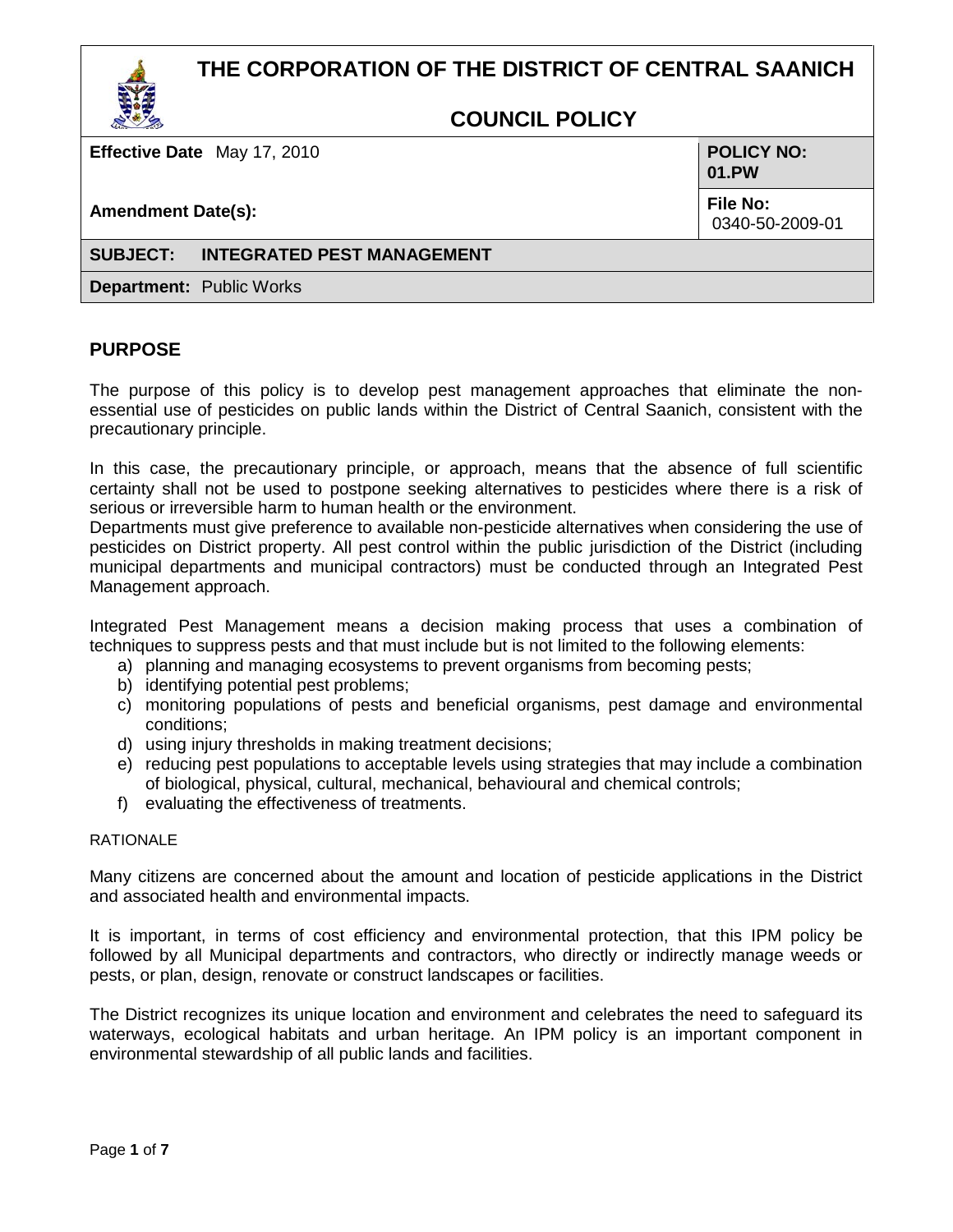Policy: INTEGRATED PEST MANAGEMENT FOLICY NO. 01.PW

#### Department: Public Works

#### POLICY STATEMENT

The District of Central Saanich will manage vegetation and pests using IPM principles and practices that;

- a) minimize the risk to human health and the environment;
- b) utilize site specific information to determine appropriate pest management decisions;
- c) encourage the use of natural controls and alternatives to the use of pesticides, and emphasize prevention;
- d) minimize the reliance upon chemical controls;
- e) use an ecologically responsible approach through which there is participation in the development of Natural Area Management plans that are created within the District in suitable areas;
- f) determine cost-effectiveness, inclusive of long-term maintenance of various public facilities and landscapes.

# **APPLICATION**

This policy shall apply to all parks and highways held by the District or under the jurisdiction of the District and all the land owned by the District except lands leased to other parties.

# **DEFINITIONS**

**Chemical Control**. The use of a synthetic chemical pesticide to suppress or control a pest.

**Cultural Practices**. Management practices that focus on the prevention of pests by maintaining healthy hosts through proper planting, pruning, mulching, irrigation, nutrient requirements and sanitation practices.

**Director.** The District of Central Saanich's Municipal Engineer, Superintendent of Public Works or Director of Planning and Building Services. This includes any person acting under the Director's authority.

**Ecology**. The study of relationships between living things, with each other and their environment.

**Ecosystem**. A community of organisms and their physical environment.

**Native**. Species of animals or plants that have not been introduced by people or their direct activities. **Natural Area**. Open space containing unusual or representative biological, physical or historical components. It either retains or has had re-established a natural character, although it need not be completely undisturbed.

**Natural Control**. The use of living organisms (parasites, predators, pathogens) that have been approved by the Pest Management Regulator Agency (PMRA) or Health Canada to manage pests.

**Pest**. Any organism, including weeds, insects, diseases, rodents, etc., which by the location or size of its population, adversely interferes with the health, environmental, functional or economic goals of humans.

**Pesticide**. A micro-organism or material that is represented, sold, used or intended to be used to prevent, destroy, repel or mitigate a pest, and includes without limitation: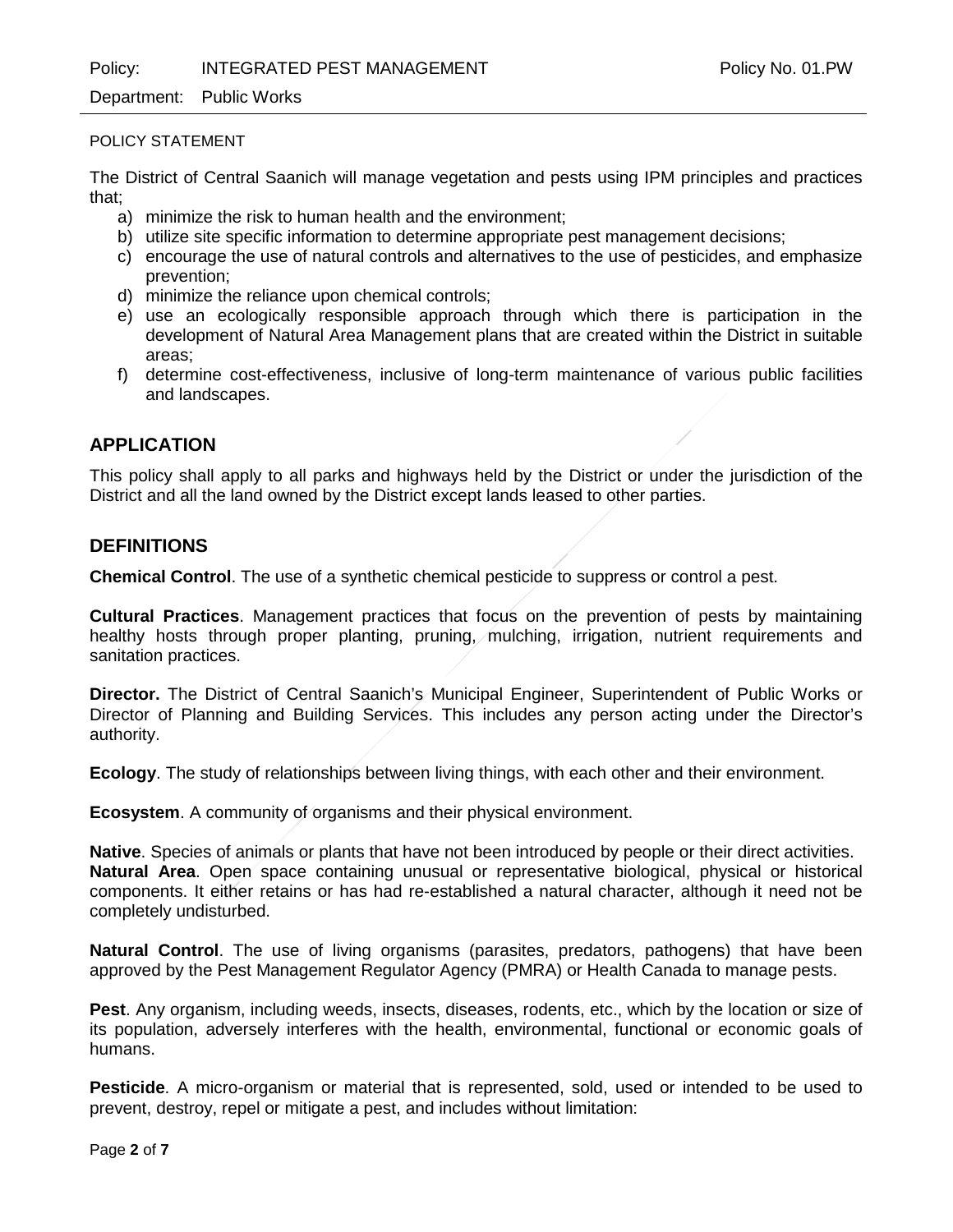- (i) a plant growth regulator, plant defoliator or plant desiccant;
- (ii) a control product under the *Pest Control Products Act* (Canada), other than a device that is a control product; and
- (iii) a substance that is classified as a pesticide under the *Pesticide Control Act* (British Columbia).

**Exempt Pesticide**. Exempt Pesticide means pesticides federally labelled and are on the Pesticide Control Act Regulation Annex 1 Exempted Pesticide List.

### **Pest Management Plans**. Means a plan that describes:

- (i) a program for controlling pests or reducing pest damage using integrated pest management, and;
- (ii) the methods of handling, preparing, mixing, applying and otherwise using pesticides within the program.

**Precautionary Principle**. The principle that environmental and human health measures must anticipate, prevent and attack the causes of environmental degradation and impairment of human health, and where there are threats of serious or irreversible damage to the environment or human health, lack of full scientific certainty should not be used as a reason for postponing measures to prevent environmental degradation and the impairment of human health.

**Preventative Measures**. Management practices that are directed towards preventing the establishment of pests (e.g., site design, generic material, optimal site selection for plant material, proper planting and cultural practices, etc.).

**Sensitive Ecosystem**. Private or Public lands with one or more of the following characteristics:

- a) areas or landscape features identified in the *Sensitive Ecosystems Inventory for Eastern Vancouver Island and the Gulf Islands*, BC Ministry of the Environment.
- b) Areas or landscape features identifies in a municipal plan, map, or zoning bylaw as environmentally sensitive, environmentally significant, an environmental protection area, development permit area for protection of the environment, or other similar purpose that is compatible with the conservation of ecological features and functions of the site; or
- c) Local government parks or other protected areas designated or managed for the conservation of ecological features and functions of the site.

# **POLICY**

### **IPM PROGRAM**

**1. Integrated Pest Management (IPM)**: Is an approach that uses a combination of techniques in an organized program to suppress populations (i.e., weeds, insects, diseases, etc.) In which all necessary techniques are consolidated in a unified program so that pests are kept at acceptable levels in an effective, economical and environmentally sound manner. The components of an IPM program are:

#### **Determining Action and Injury Levels**

*Action level* is the level of development of a weed or pest population at a specific site when action must be taken to prevent the population from reaching the injury level.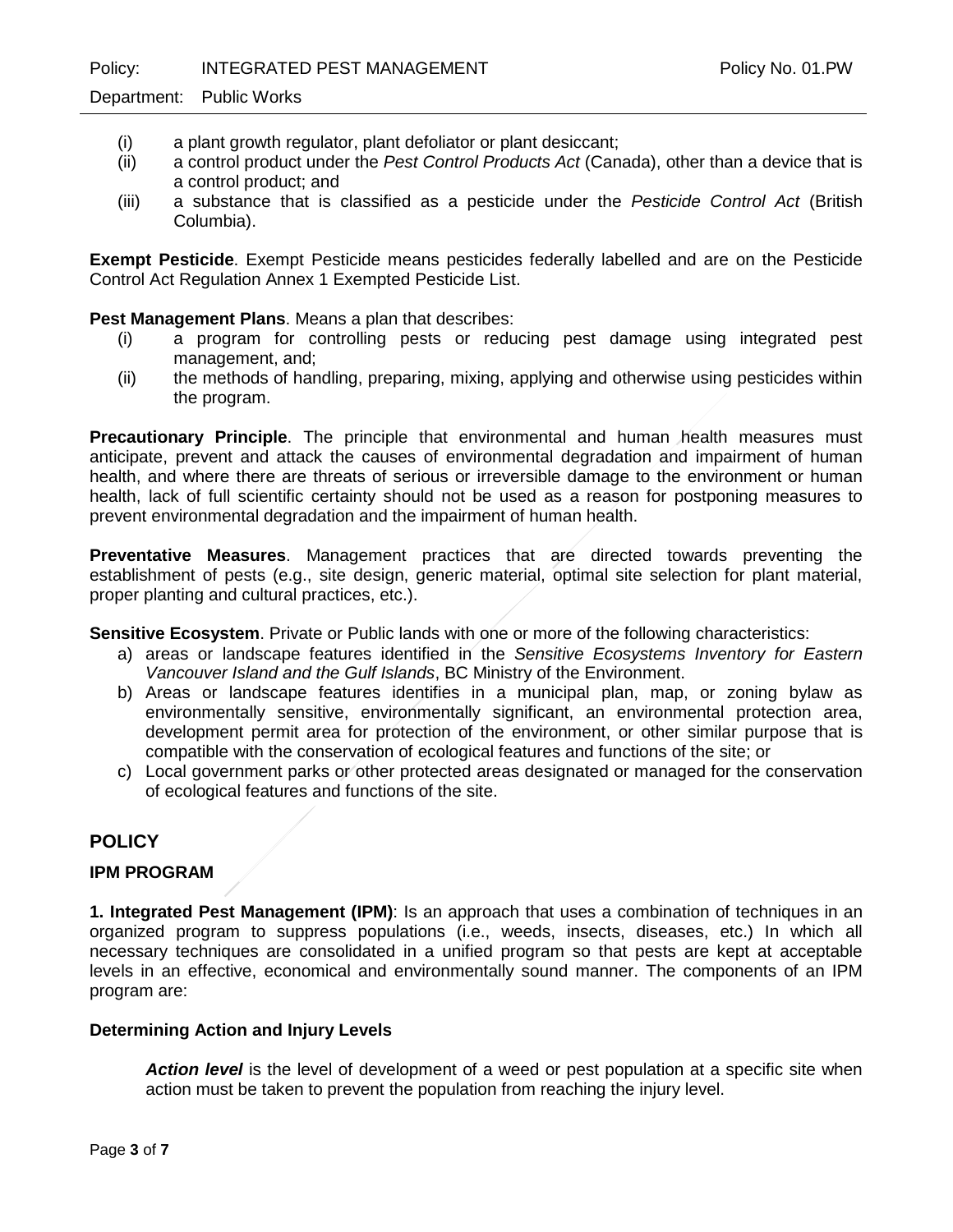*Injury Level* is the point in growth of a weed or pest problem where it will cause an unacceptable impact upon: Public safety, recreation or health; natural and/or manageable ecosystems; economic injury to desirable plants; or the integrity, function or service life of facilities.

#### **Selection of Optimal Strategies**

- $\triangleright$  Least disruptive of natural controls
- $\triangleright$  Least hazardous to human health
- $\triangleright$  Minimize negative impacts to non-target organisms
- $\triangleright$  Least damaging to the general environment
- $\triangleright$  Best preserves natural or managed ecosystems
- $\triangleright$  Most likely to produce long-term reductions in pest control requirements
- $\triangleright$  Effective implementation is operationally feasible
- $\triangleright$  Cost efficient in the short and long term

**Timing** - applying a treatment action during the most vulnerable time in the life cycle of the vegetation or pest with the least impact on natural predators and/or other non-target organisms.

**Monitoring** - the regular surveying of sites and/or features to understand and identify the location and extent of potential pest management problems.

**Record Keeping** - maintaining written records of specific pest management factors observed during monitoring, information on labour and materials used in implementation of the IPM program, results of pest management ecosystems; aesthetic values; economic injury to desirable plants; or the integrity, function, or service life of facilities.

**Evaluation** - analysis of treatment strategies and pest management plans to determine the effectiveness of the control program. These records are helpful in developing future pest management plans.

#### **2. Direct Involvement with Pest Control**

All departments within the District of Central Saanich directly involved with managing vegetation and pests will implement and evaluate IPM programs in accordance with the requirements of this policy.

These IPM programs shall include:

- $\triangleright$  A record keeping and monitoring system, to ensure documentation of the target pest, alternative methods that were assessed and/or implemented, type and quantity of pesticide used, site and area of application, certification that notification was made.
- $\triangleright$  Maintenance management quidelines, procedures, standard and pest management plans.
- $\triangleright$  IPM implementation timetables, strategy and costs.
- $\triangleright$  Education and training of District staff.

#### **3. Design and Development**

All departments within the District of Central Saanich involved with the development, review and implementation of landscape and facility designs will implement and evaluate IPM programs in accordance with the requirements of this policy.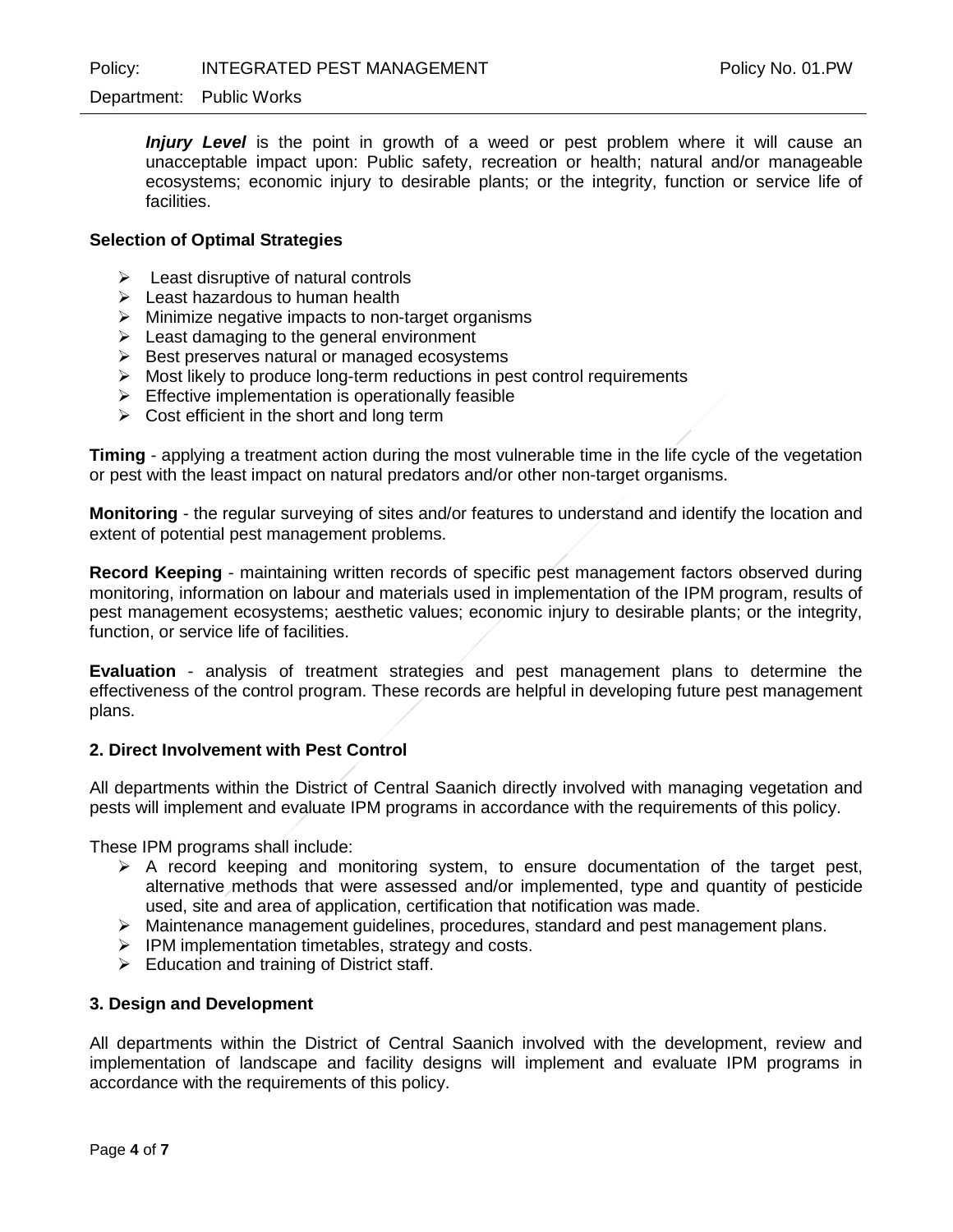These programs shall include:

- Landscape and facility design and construction criteria and standards that promote costeffective and ecologically sound management of landscape vegetation and pests.
- $\triangleright$  Timetable, strategy and costs of the IPM component of the landscape and facility design.

### **REGULATORY CONTEXT**

The District of Central Saanich, including all of its departments and contractors, shall comply with all laws, regulations, bylaws and policies that are directly or indirectly related to weed and pest management operations.

#### **NOTICE OF PESTICIDE USE**

Any department that uses any pesticides must comply with the notice requirements set out in the current versions of the following publications: "Guidelines for

Treatments in Public Use Areas" (produced by the Ministry of Water, Land and Air

Protection) and Sections 6.70 to 6.109 of "Worksafe Book 2: Occupational Health and Safety Regulation, BC Regulation 296/97 as amended by BC Regulation 185/99".

#### **Notice Requirements:**

- a) Notices should be constructed in the following manner:
	- (i) rectangular in shape;
	- (ii) at least 25 cm by 35 cm when posted in external areas and at least 12 cm by 15 cm when posted in internal;
	- (iii) rain resistant where applicable;
	- (iv) with type of letter of sufficient size and clarity to be easily read, together with a symbol of a cautionary raised hand inside a symbol of a stop sign (the stop sign applies to out signs only) or a graphic otherwise approved by the appropriate authority.
- b) The notices should contain the following information:
	- (i) date of application and recommended unprotected re-entry time (if applicable);
	- (ii) description of area treated, name of pest and common name of pesticide;
	- (iii) other advice or precautions as appropriate;<br>(iv) name and telephone number of Service Lic
	- hame and telephone number of Service Licensee or responsible individual who applied the pesticides.
- c) Interval of Pesticide Notice Posting
	- (i) where treatment area is greater than 0.8 hectares in size and the access is controlled by a fence or a gate, notices shall be posted on all major public entry points;
	- (ii) where access is NOT controlled by a fence or gate, notices shall be posted at intervals of no more than 15 m;
	- (iii) where treatment is less than 0.8 hectares in size, notices should be posted around the perimeter of the treatment area with at least one sign on each side of the perimeter;
	- (iv) where boulevard trees or lawns are treated, notices should be posted at the beginning and end of the treated area and at intervals of 20 m intervals along the boulevard;
	- (v) all notices referred to shall be posted in conspicuous locations so as to be visible both within and outside of the treated area.
- d) Notification Timing
	- (i) notices must be placed 24 hours prior to treatment; and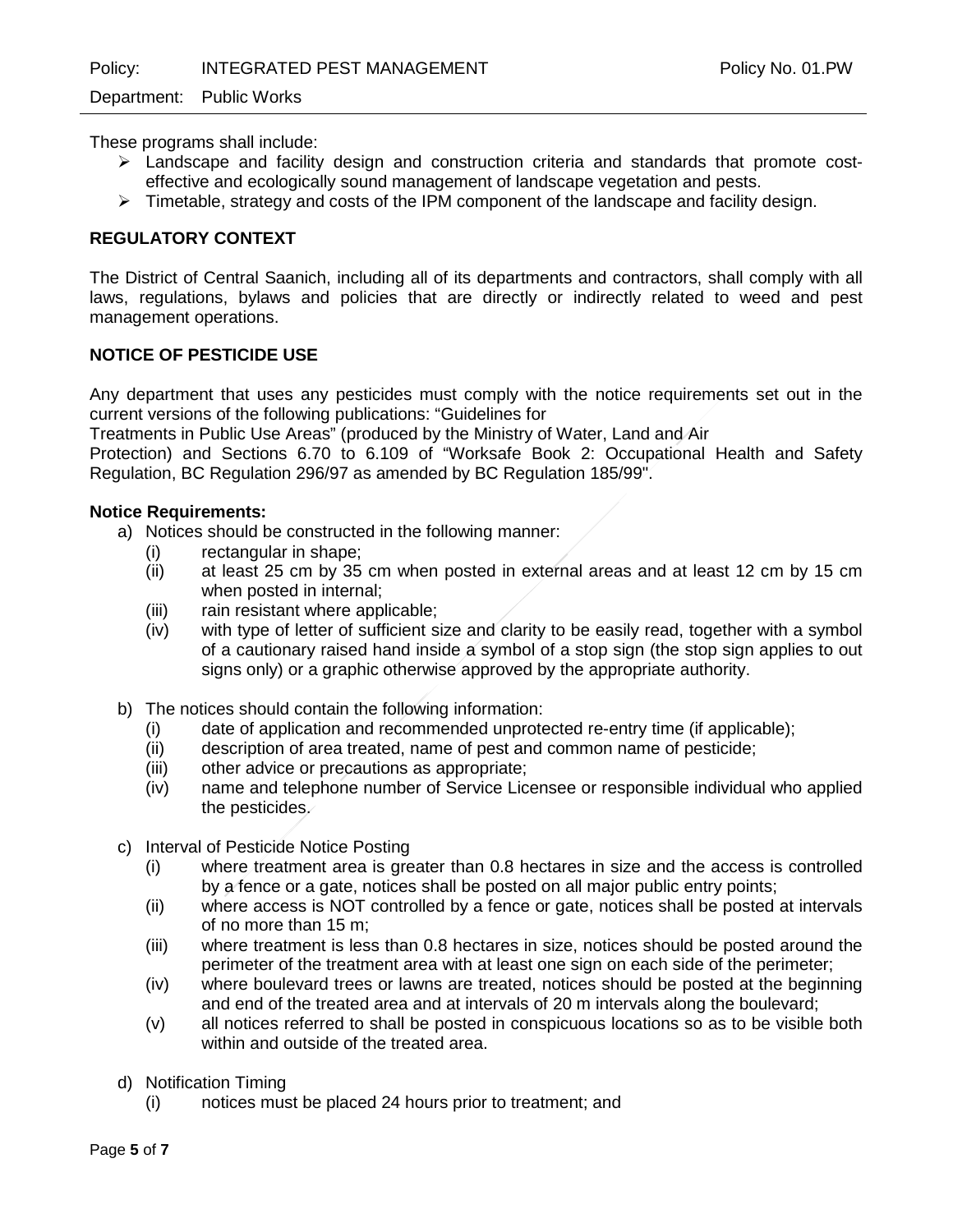Policy: INTEGRATED PEST MANAGEMENT FOLICY NO. 01.PW

### Department: Public Works

(ii) should remain not less than 48 hours after treatment.

# **EXEMPTIONS**

This policy does not apply to any of the following:

- (a) exempt pesticides (Appendix A) are not required to follow Section 7 of this Policy, but are to follow IPM before the use of any pesticide; or
- (b) use of a pesticide for the following purposes (some of these may be listed in Appendix A):
	- o in a public pool
	- o to purify water intended for the use of human beings or animals
	- o inside a building
	- $\circ$  to control or destroy animals or plants that constitute a danger to human beings
	- o to control or destroy structure-destroying insects

# **APPENDIX A - EXEMPT PESTICIDES**

Include the following federally-labelled Commercial and Domestic (or Domestic only, as indicated) pesticides:

- $\triangleright$  Allethrin (domestic)
- $\triangleright$  D-trans-alletrin (domestic)
- $\triangleright$  Acetic acid (domestic)
- $\triangleright$  Animal repellents (domestic and commercial) except thiram
- $\triangleright$  Anti-fouling paints (domestic and commercial)
- $\triangleright$  Antisapstain wood preservatives used on private, industrial land owned by the company or person responsible for the application (commercial)
- $\triangleright$  Asphalt solids (pruning paints) (domestic and commercial)
- $\triangleright$  Bacillus thuringiensis kurstaki (btk) (domestic)
- $\triangleright$  Bactericides used in petroleum products (domestic and commercial)
- $\triangleright$  Beta-butoxy-beta-thiocyano diethyl ether
- $\triangleright$  Boron compounds (domestic)
- $\triangleright$  Boron compounds with up to 5% copper for insect control and wood preservation (commercial)
- $\triangleright$  Capsaicin (domestic, commercial and restricted)
- $\triangleright$  Cleansers (domestic and commercial)
- $\triangleright$  Corn gluten meal (domestic and commercial)
- $\triangleright$  D-phenothryn (domestic)
- $\triangleright$  D-trans-allethrin, also referred to as d-cis, trans allethrin (domestic)
- $\triangleright$  Deodorizers (domestic and commercial)
- $\triangleright$  Disinfectants
- $\triangleright$  Fatty acids (domestic)
- $\triangleright$  Ferric phosphate (domestic and commercial)
- $\triangleright$  Ferrous sulphate (domestic and commercial)
- $\triangleright$  Hard surface disinfectants (domestic and commercial)
- $\triangleright$  Isobornyl thiocyanoacetate
- $\triangleright$  Insect bait stations (domestic)
- $\triangleright$  Insect pheromones (domestic and commercial)
- $\triangleright$  Insect repellents (domestic)
- $\triangleright$  Laundry additives (domestic and commercial)
- $\triangleright$  Material preservatives (domestic and commercial)
- Methoprene (domestic)
- $\triangleright$  Mineral oils for insect and mite control (domestic)
- $\triangleright$  N-octyl bicycloheptene dicarboximide (domestic)